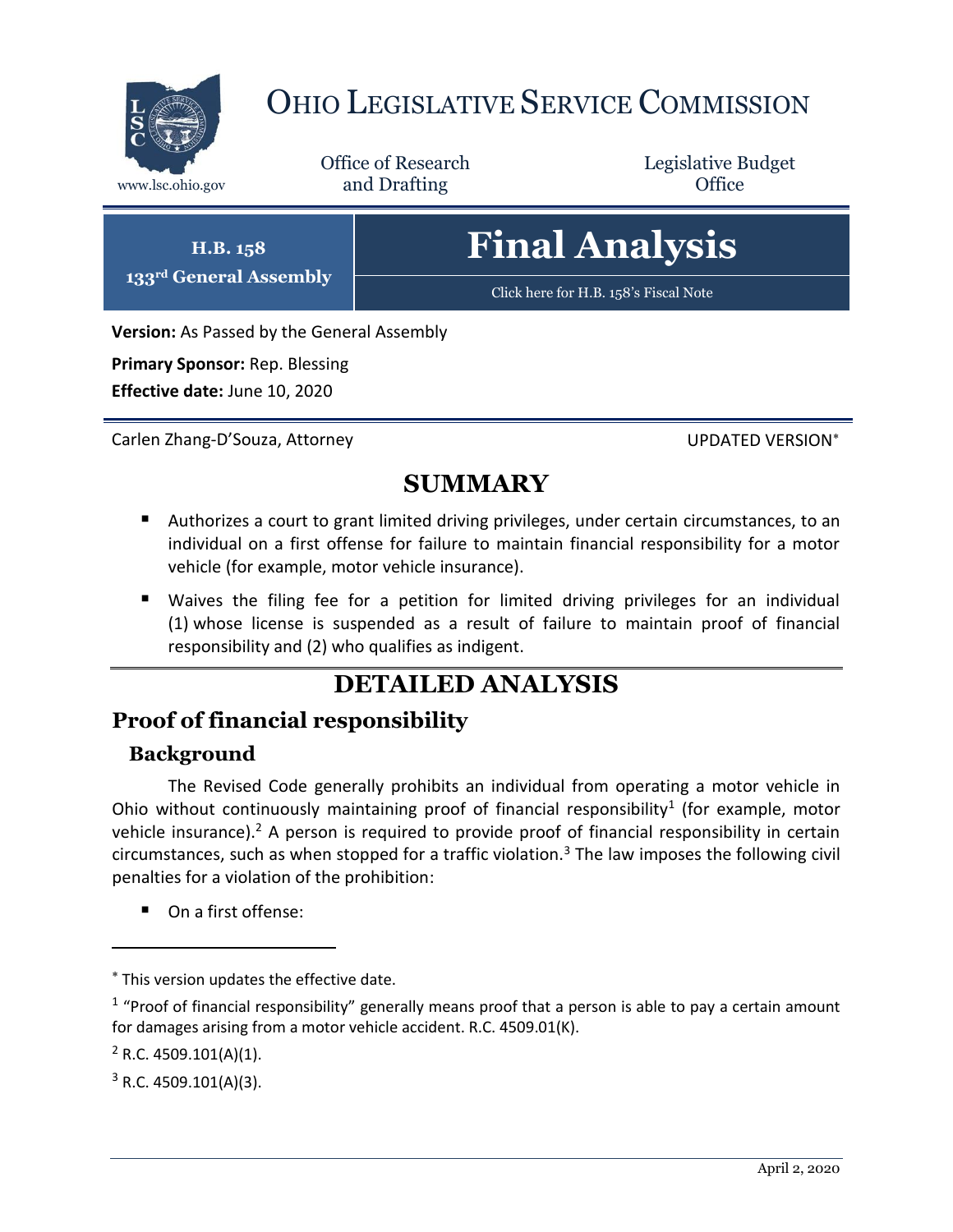- $\Box$  Driver's license suspension until requirements are met (generally the requirement is to present proof of financial responsibility); and
- $\Box$  \$100 license reinstatement fee.<sup>4</sup>
- On a second offense that occurs within five years of the first violation:
	- Driver's license suspension for one year (if the person presents proof of financial responsibility, the court may grant limited driving privileges – but not for the first 15 days of the suspension); and
	- $\Box$  \$300 reinstatement fee.<sup>5</sup>
- On a third (or more) offense that occurs within five years of the first violation:
	- Driver's license suspension for two years (if the person presents proof of financial responsibility, the court may grant limited driving privileges – but not for the first 30 days of the suspension); and
	- $\Box$  \$600 reinstatement fee.<sup>6</sup>

#### **Limited driving privileges**

As implied above, a court may grant a person limited driving privileges on a second or third offense within five years. But, prior law did not allow a court to grant limited driving privileges on a first offense of failure to maintain financial responsibility. Thus, if a person was unable to pay reinstatement fees, the person could not drive for any reason.

The act allows a court to grant limited driving privileges on a **first offense**, but only if the person presents proof of financial responsibility and is enrolled in a driver's license reinstatement fee payment plan (which allows an offender to pay the reinstatement fee in installments of \$50 or more per month).<sup>7</sup>

#### **Indigency waiver**

To apply for limited driving privileges, an individual generally must file a petition for limited driving privileges, the cost of which varies in each court. Regarding a suspension for failure to maintain proof of financial responsibility, the act allows a clerk of court to **waive the cost of filing a petition for limited driving privileges** if both of the following apply:

 $\overline{a}$ 

 $4$  R.C. 4509.101(A)(2)(a) and (d) and (A)(5).

 $5$  R.C. 4509.101(A)(2)(b) and (d) and (A)(5).

 $6$  R.C. 4509.101(A)(5)(c) and (d) and (A)(5).

<sup>&</sup>lt;sup>7</sup> R.C. 4509.101(A)(2)(a) and 4510.10, not in the act. Generally, unless expressly authorized by the Revised Code, a court may not grant limited driving privileges during any suspension imposed by the Bureau of Motor Vehicles (BMV). The suspension at issue here is imposed by the BMV, and prior law did not expressly authorize a court to grant limited driving privileges. R.C. 4510.021(B).